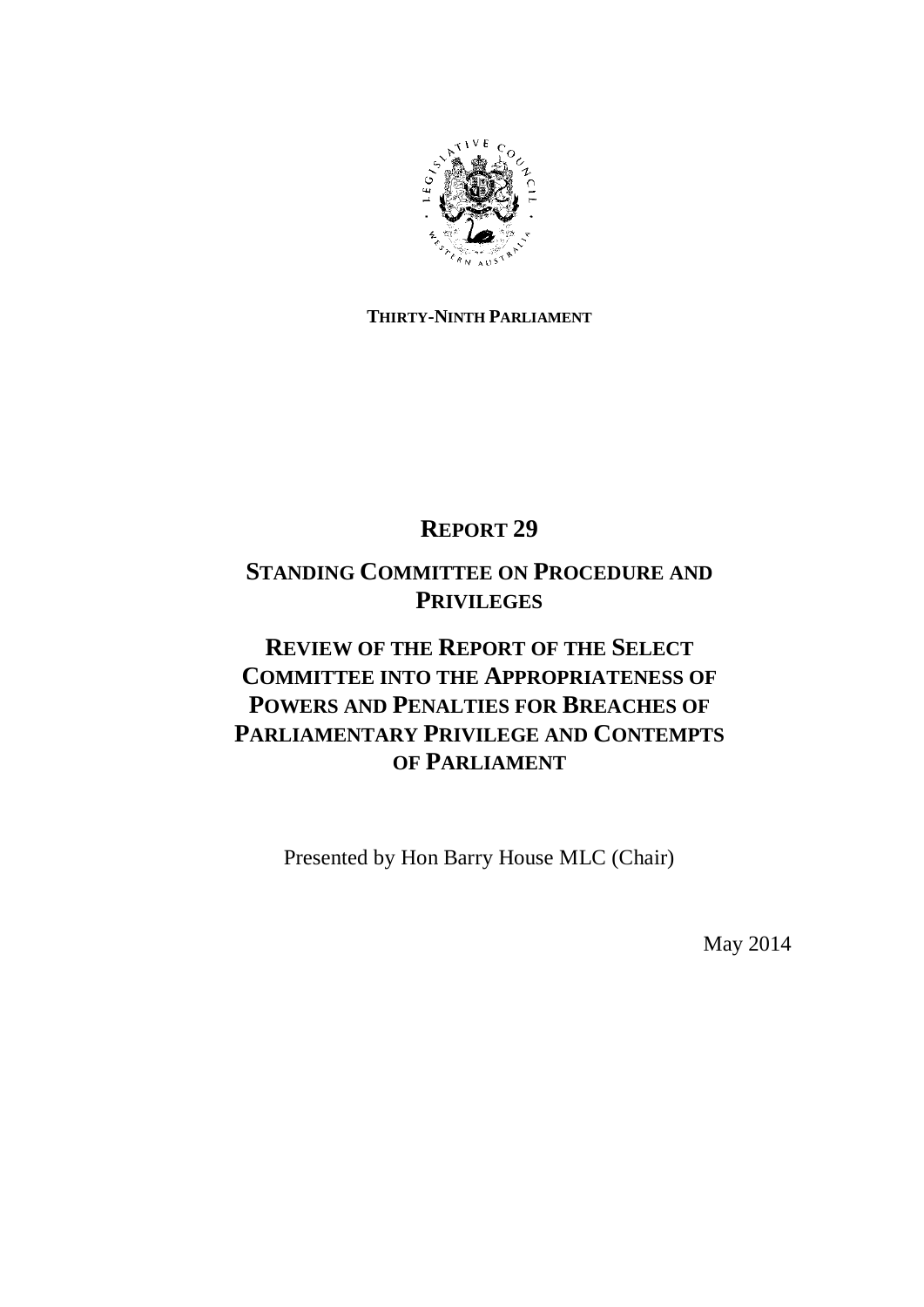## **STANDING COMMITTEE ON PROCEDURE AND PRIVILEGES**

#### **Date first appointed: 24 May 2001**

#### **Terms of Reference:**

The following is an extract from Schedule 1 of the Legislative Council Standing Orders:

#### "**1. Procedure and Privileges Committee**

- 1.1 A *Procedure and Privileges Committee* is established.
- 1.2 The Committee consists of 5 Members, including the President and the Chair of Committees, and any Members co-opted by the Committee whether generally or in relation to a particular matter. The President is the Chair, and the Chair of Committees is the Deputy Chair, of the Committee.
- 1.3 With any necessary modifications, Standing Order 163 applies to a co-opted member.
- 1.4 The Committee is to keep under review the law and custom of Parliament, the rules of procedure of the Council and its Committees, and recommend to the Council such alterations in that law, custom, or rules that, in its opinion, will assist or improve the proper and orderly transaction of the business of the Council or its Committees<sup>"</sup>

#### **Members as at the time of this inquiry:**

| Staff as at the time of this inquiry: |                                     |
|---------------------------------------|-------------------------------------|
| Hon Kate Doust MLC                    |                                     |
| Hon Nick Goiran MLC                   | Hon Colin Holt MLC                  |
| Hon Barry House MLC (Chair)           | Hon Adele Farina MLC (Deputy Chair) |

Nigel Pratt (Clerk) Nigel Lake (Deputy Clerk)

Grant Hitchcock (Advisory Officer (Procedure))

#### **Address:**

Parliament House, Perth WA 6000, Telephone (08) 9222 7222 lcco@parliament.wa.gov.au Website: http://www.parliament.wa.gov.au

#### **ISBN 978 1 922047 76 2**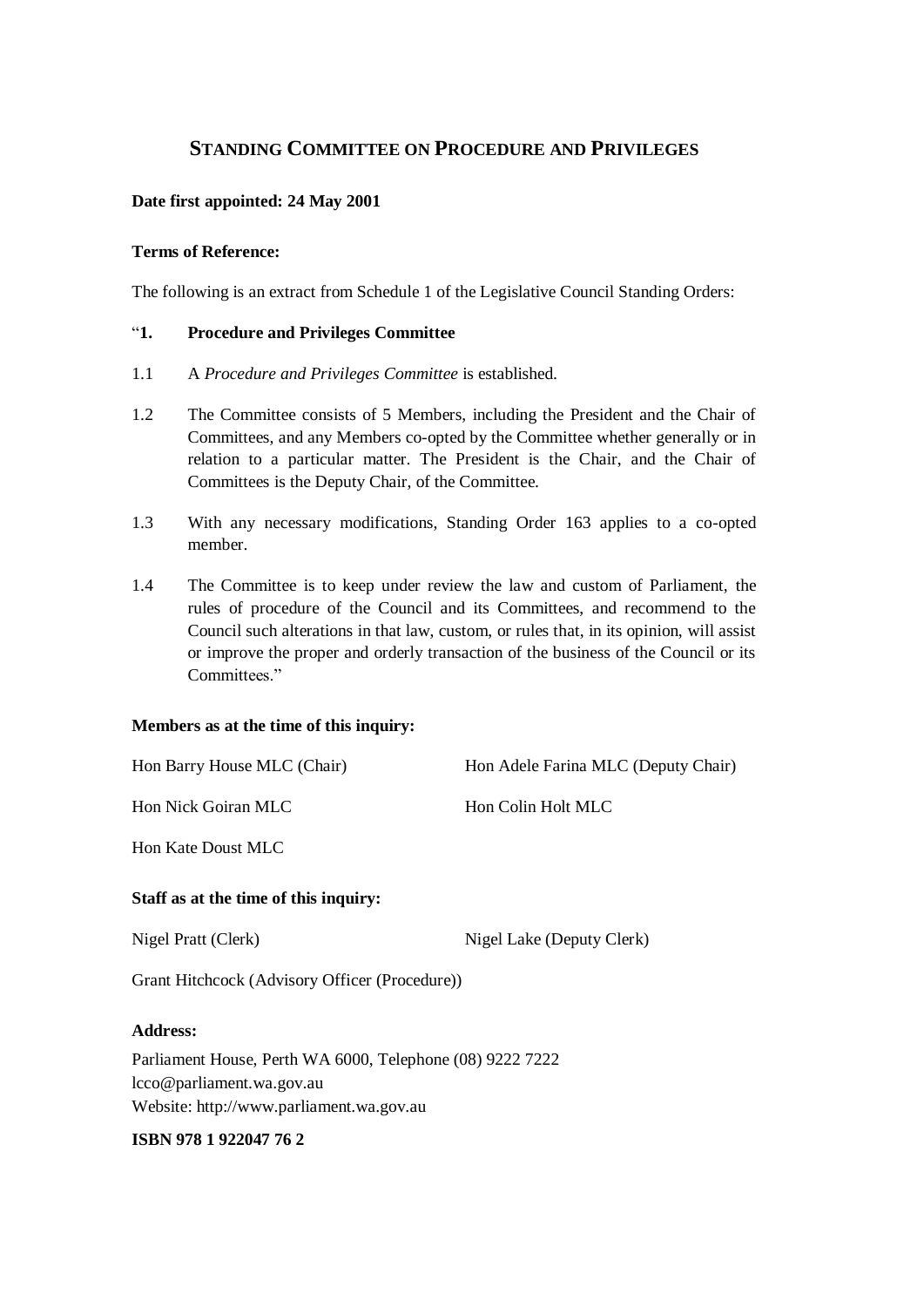## **CONTENTS**

| 1 |                                                                       |
|---|-----------------------------------------------------------------------|
| 2 |                                                                       |
| 3 |                                                                       |
| 4 | UNITED KINGDOM PARLIAMENT JOINT COMMITTEE ON PARLIAMENTARY PRIVILEGE  |
|   |                                                                       |
| 5 | LEGISLATIVE ASSEMBLY PROCEDURE AND PRIVILEGES COMMITTEE REPORT NO. 8: |
|   | PROCEDURAL FAIRNESS AND POWERS OF THE HOUSE (JUNE 2010)  10           |
| 6 |                                                                       |
|   |                                                                       |
|   |                                                                       |
|   |                                                                       |
|   |                                                                       |
|   |                                                                       |
|   |                                                                       |
| 7 |                                                                       |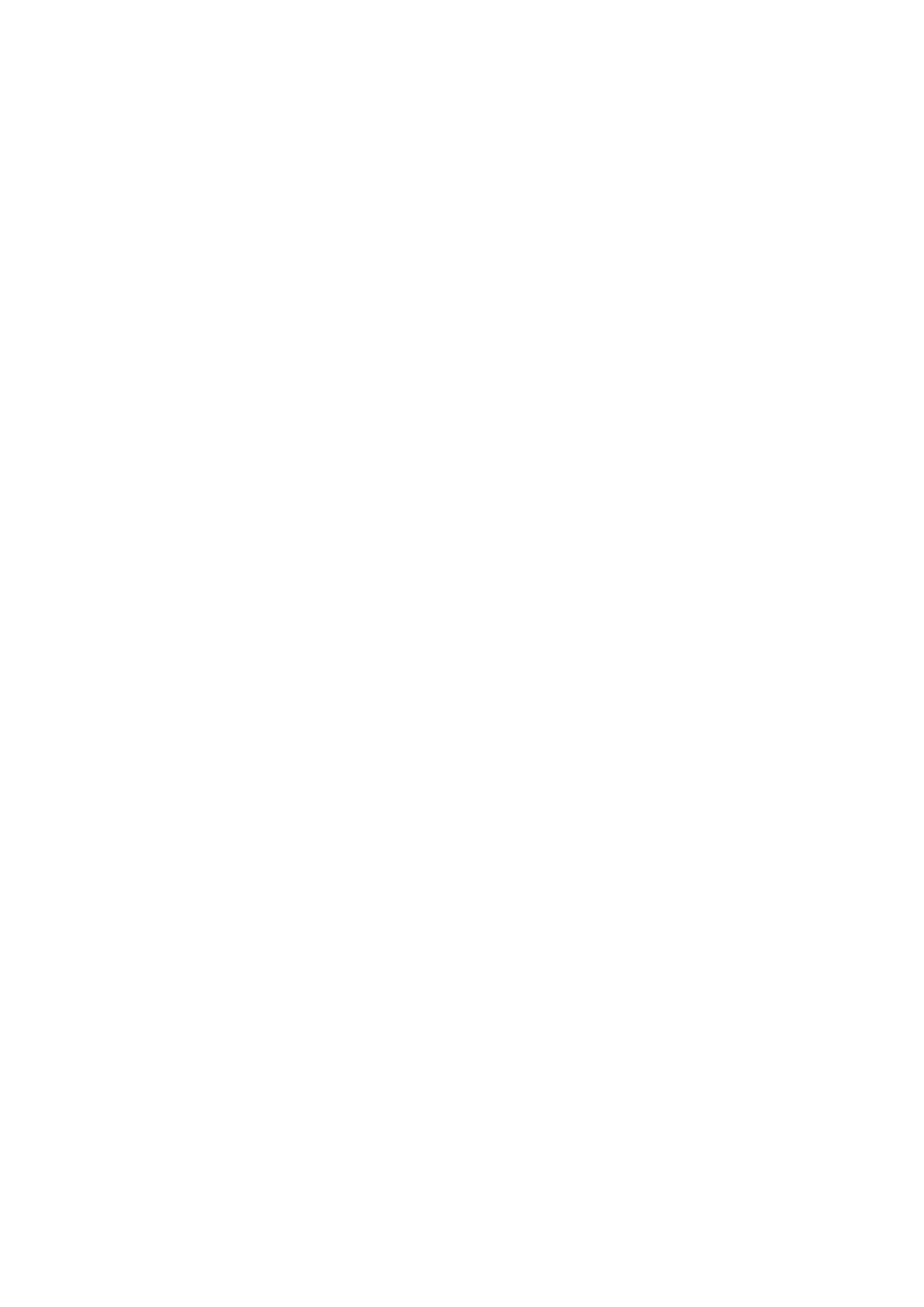#### **REPORT OF THE STANDING COMMITTEE ON PROCEDURE AND PRIVILEGES**

#### **IN RELATION TO THE REVIEW OF THE REPORT OF THE SELECT COMMITTEE INTO THE APPROPRIATENESS OF POWERS AND PENALTIES FOR BREACHES OF PARLIAMENTARY PRIVILEGE AND CONTEMPTS OF PARLIAMENT**

#### **1 REFERENCE**

- 1.1 On 14 December 2012 the Legislative Council ("the Council") was prorogued by proclamation of His Excellency the Governor, thereby bringing the  $38<sup>th</sup>$  Parliament and all remaining proceedings before the Council to an end. As a result of prorogation, all outstanding business listed on the Notice Paper lapsed without being resolved.
- 1.2 The newly constituted *Procedure and Privileges Committee* ("the PPC") for the 39th Parliament met on Wednesday, 19 June 2013 to consider the outstanding committee matters from the 38<sup>th</sup> Parliament.
- 1.3 The PPC considered, as one item of business, a memorandum from the then Clerk relating to the unresolved corollary motion to "adopt and agree to" recommendations one to six contained in the report of the *Select Committee into the Appropriateness of Powers and Penalties for Breaches of Parliamentary Privilege and Contempts of Parliament* ("the Select Committee"). Consideration of the motion was adjourned on 14 May 2009 and had lapsed without resolution upon the proroguing of the House.
- 1.4 The PPC commenced a review of the recommendations of the Select Committee for the purpose of bringing these matters back before the House.

### **2 BACKGROUND TO THE REFERENCE**

- 2.1 The Select Committee was established following, but not necessarily in response to, consideration of the report of the *Select Committee of Privilege on a Matter Arising in the Standing Committee on Estimates and Financial Operations* ("the 2007 Privilege Committee").<sup>1</sup>
- 2.2 The 2007 Privilege Committee had investigated a number of unauthorised disclosures of the deliberations of a standing committee and had found evidence of a range of alleged contempts against the Council. The 2007 Privilege Committee had expressed frustration at the apparently limited penalties available to the Council to punish contempts, especially those contempts committed by non-Members.

<sup>1</sup> Western Australia, Legislative Council, *Select Committee of Privilege on a Matter Arising in the Standing Committee on Estimates and Financial Operations*, 13 November 2007.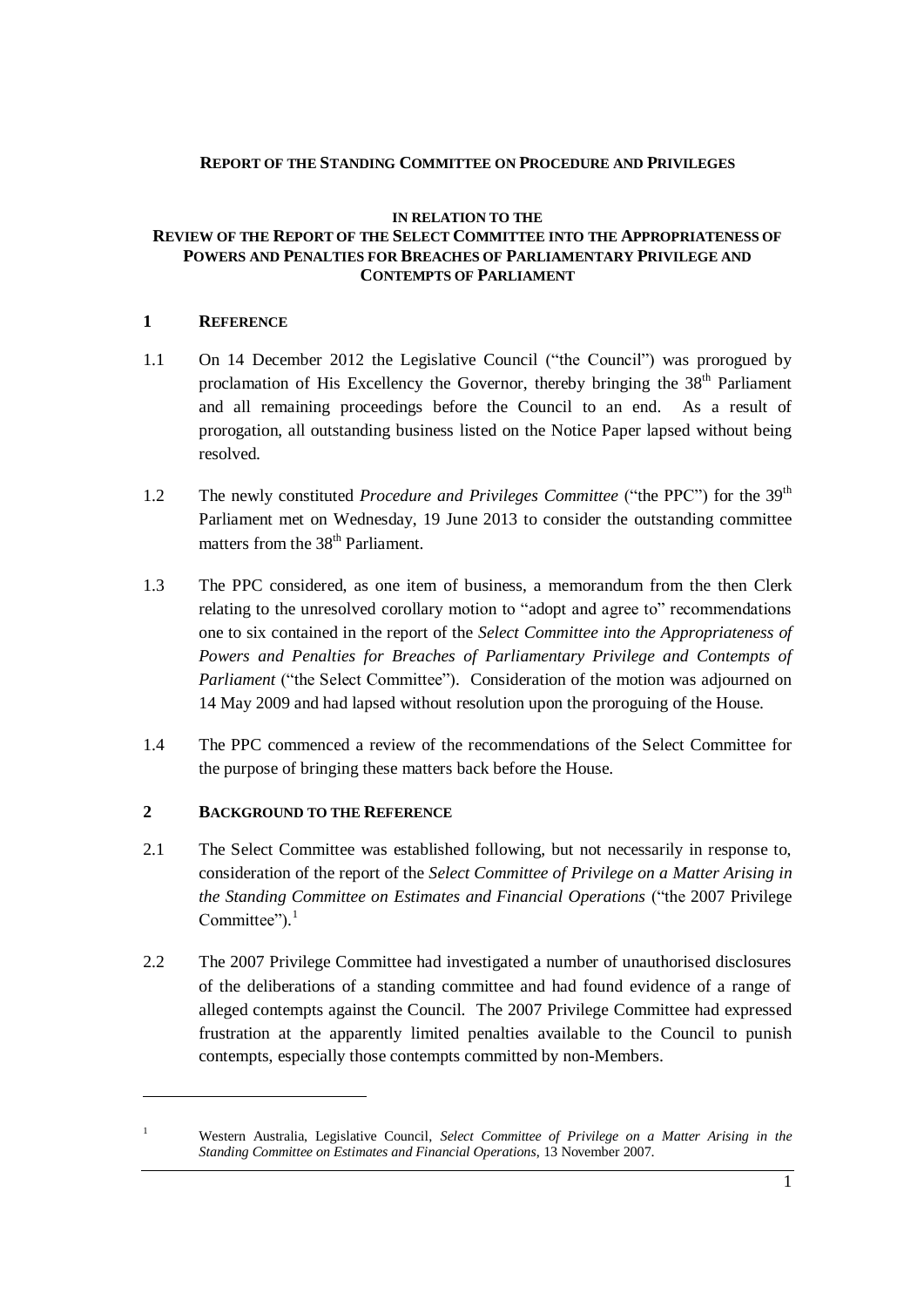2.3 The powers and privileges of the Council are set out primarily in sections 1 and 8 of the *Parliamentary Privileges Act 1891*, which state:

#### *1. Privileges, immunities and powers of Council and Assembly*

*The Legislative Council and Legislative Assembly of Western Australia, and their members and committees, have and may exercise —*

- *(a) the privileges, immunities and powers set out in this Act; and*
- *(b) to the extent that they are not inconsistent with this Act, the privileges, immunities and powers by custom, statute or otherwise of the Commons House of Parliament of the United Kingdom and its members and committees as at 1 January 1989.*

## *8. Houses empowered to punish summarily for certain contempts*

*Each House of the said Parliament is hereby empowered to punish in a summary manner as for contempt by fine according to the Standing Orders of either House, and in the event of such fine not being immediately paid, by imprisonment in the custody of its own officer in such place within the Colony as the House may direct until such fine shall have been paid, or until the end of the then existing session or any portion thereof, any of the offences hereinafter enumerated whether committed by a member of the House or by any other person —* 

- *(a) disobedience to any order of either House or of any Committee duly authorised in that behalf to attend or to produce papers, books, records, or other documents, before the House or such Committee, unless excused by the House in manner aforesaid;*
- *(b) refusing to be examined before, or to answer any lawful and relevant question put by the House or any such Committee, unless excused by the House in manner aforesaid;*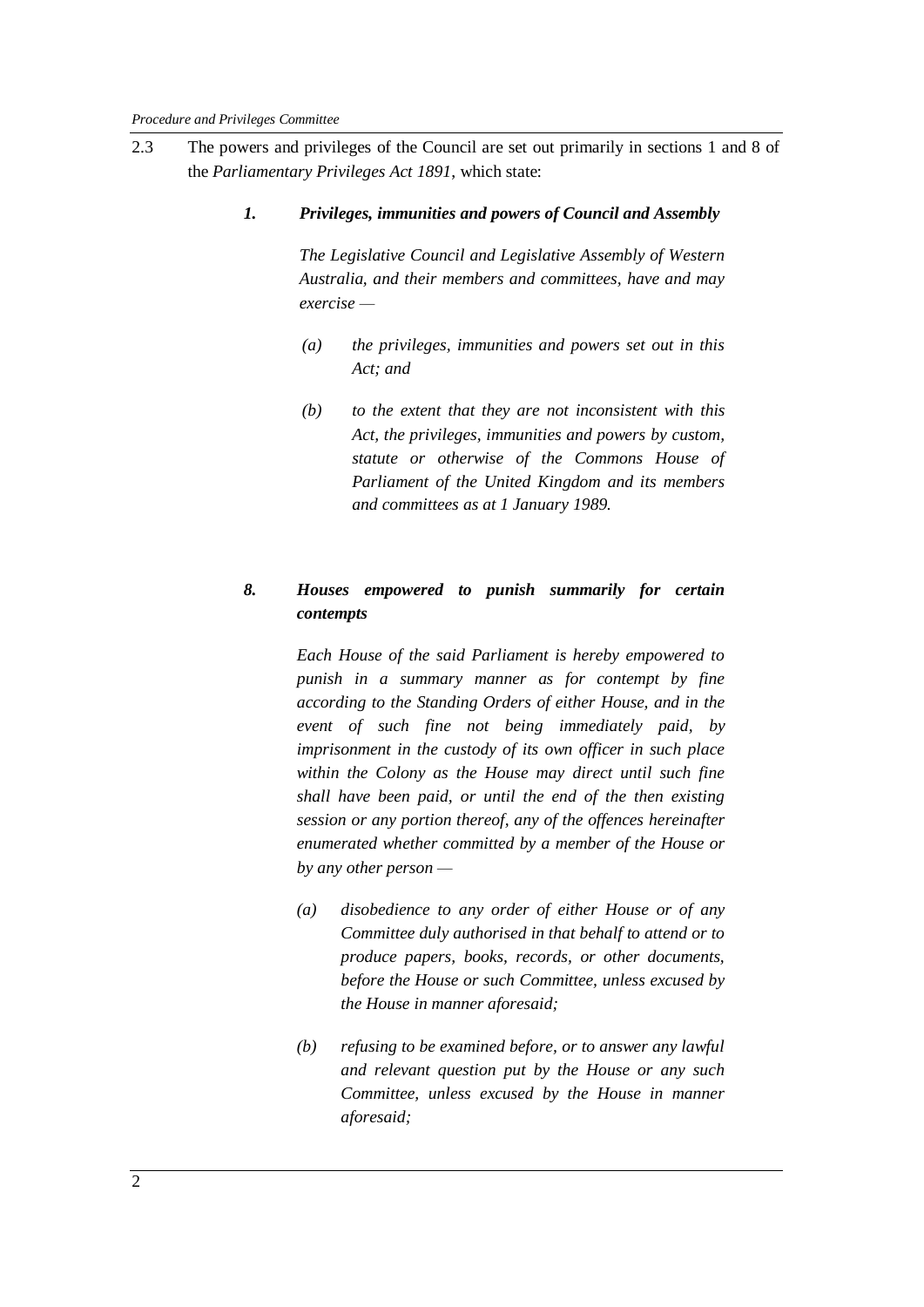- *(c) assaulting, obstructing, or insulting any member in his coming to or going from the House, or on account of his behaviour in Parliament or endeavouring to compel any member by force, insult, or menace to declare himself in favour of or against any proposition or matter depending or expected to be brought before either House;*
- *(d) sending to a member any threatening letter on account of his behaviour in Parliament;*
- *(e) sending a challenge to fight a member;*
- *(f) offering a bribe to, or attempting to bribe a member;*
- *(g) creating or joining in any disturbance in the House, or in the vicinity of the House while the same is sitting, whereby the proceedings of such House may be interrupted.*
- 2.4 The 2007 Privilege Committee summarized the penalties that it believed were available to it for dealing with contempts as follows:

*The Committee found that it was extremely limited in the penalties that it could recommend to the Legislative Council for the specific breaches of privilege and contempts that it had identified. However, the Committee was not of the view that it was as limited as some authorities have suggested.*

*Furthermore, it was noted that due to a generally conservative approach to the exercise of its powers in recent years the House of Commons provided only limited guidance as to appropriate penalties for breaches of privilege and contempts, particularly by non-Members ...*

*The Committee has formed the following view as to the penalties available for the Committee to recommend to the Legislative Council for those contempts committed by Members of the Legislative Council, in accordance with the Committee's terms of reference:*

 *the House does not have power to fine apart from for the limited list of contempts set out in s 8 of the Parliamentary Privileges Act 1891;*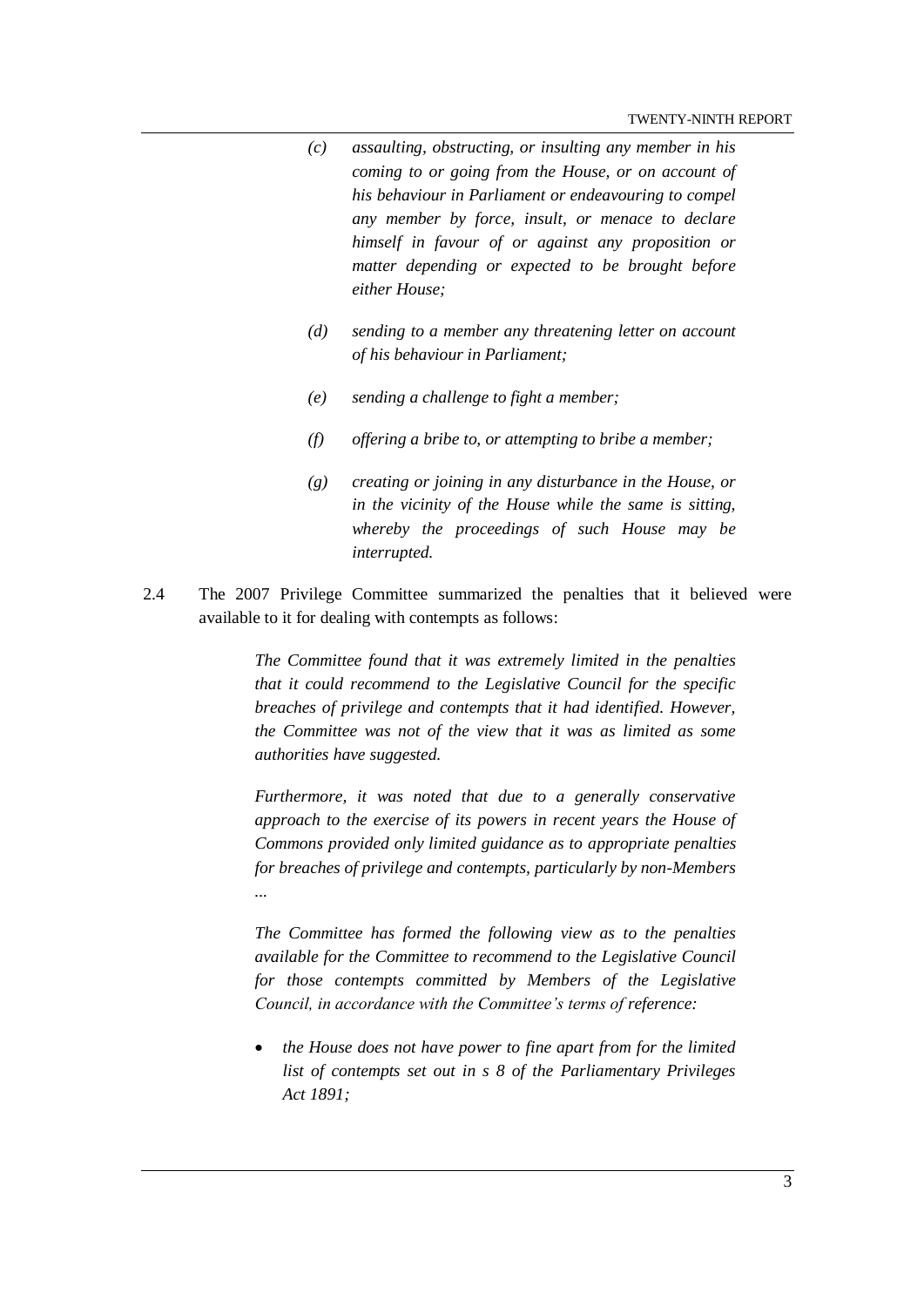- *reprimand, admonishment or censure at their place in the House, although the Committee chose not to recommend these penalties given the potential of sensationalizing the House's proceedings;*
- *a majority of the Committee is of the view that it is unclear as to whether the House has a power to suspend a Member without pay;*
- *the Committee rejected suspension with pay, as it appeared to the Committee to amount to a holiday for the Member at the taxpayers' expense;*
- *the Committee rejected expulsion, as that is a penalty that should be reserved for only the most serious contempt by Members;*
- *a variety of other penalties of an administrative nature were available to the Committee, such as prohibiting a member from serving on parliamentary committees. (By implication, this carries a financial penalty); and*
- *in addition to the imposition of any other penalty by the Legislative Council, there is also the option of directing the Attorney General to prosecute any contempt which is punishable by law (such as under the Criminal Code) pursuant to s 15 of the Parliamentary Privileges Act 1891.*

*…*

*The Committee also considered the penalties available to punish non-Members for contempts other than those listed in s 8 of the Parliamentary Privileges Act 1891. The Committee noted that the Legislative Council's powers were limited to relatively light punishments, such as:*

- *ordering the offender to apologise to the House in writing or at the bar of the House;*
- *reprimand, admonishment or censure at the bar of the House, although the Committee chose not to recommend these penalties given the potential of sensationalizing the House's proceedings;*
- *banning offending persons (particularly in the case of journalists or former Members of Parliament) from the precincts of the Parliament;*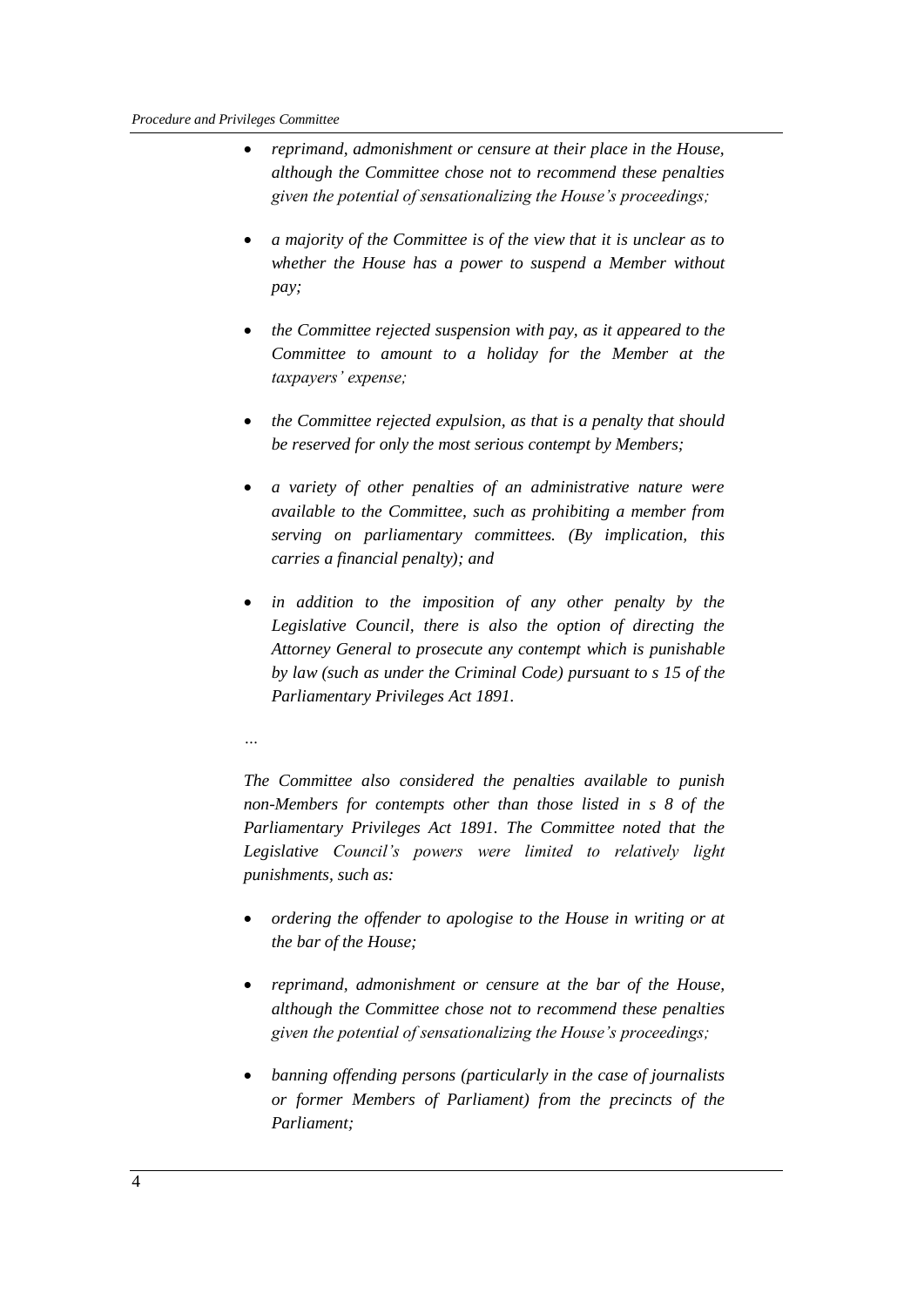- *imprisonment under s 1 of the Parliamentary Privileges Act 1891, although the Committee notes that this power should only be exercised for serious contempts, or where a requirement under another penalty imposed for a contempt has not been satisfied;*
- *in addition to the imposition of any other penalty by the Legislative Council, there is also the option of directing the Attorney General to prosecute any contempt which is punishable by law (such as under the Criminal Code) pursuant to s 15 of the Parliamentary Privileges Act 1891.*

*The Committee notes that the above listed penalties with respect to both Members and non-Members are not exhaustive, but that they outline the general types of penalties available to the Legislative Council."<sup>2</sup>*

2.5 The 2007 Privilege Committee recommended, *inter alia*, the following:

**Recommendation 22: The Committee recommends that the Legislative Council refer to the Procedure and Privileges Committee the urgent examination of the 'threshold' test applied by the Australian Senate with respect to the investigation and reporting of suspected breaches of privilege within standing committees, and for that committee to give consideration as to whether it is an approach that should be adopted by the Legislative Council, and to then report its findings to the House.**

**Recommendation 24: The Committee recommends that the Legislative Council request the Attorney General to give consideration to the appropriateness of amending the** *Parliamentary Privileges Act 1891* **so as to provide a second head of power to both Houses of Parliament with the express power to fine, suspend without pay or imprison for any breach of privilege or contempt, and that the Attorney General report back to both Houses.**

<sup>2</sup> Western Australia, Legislative Council, *Select Committee of Privilege on a Matter Arising in the Standing Committee on Estimates and Financial Operations*, 13 November 2007, pp 23, 40-42.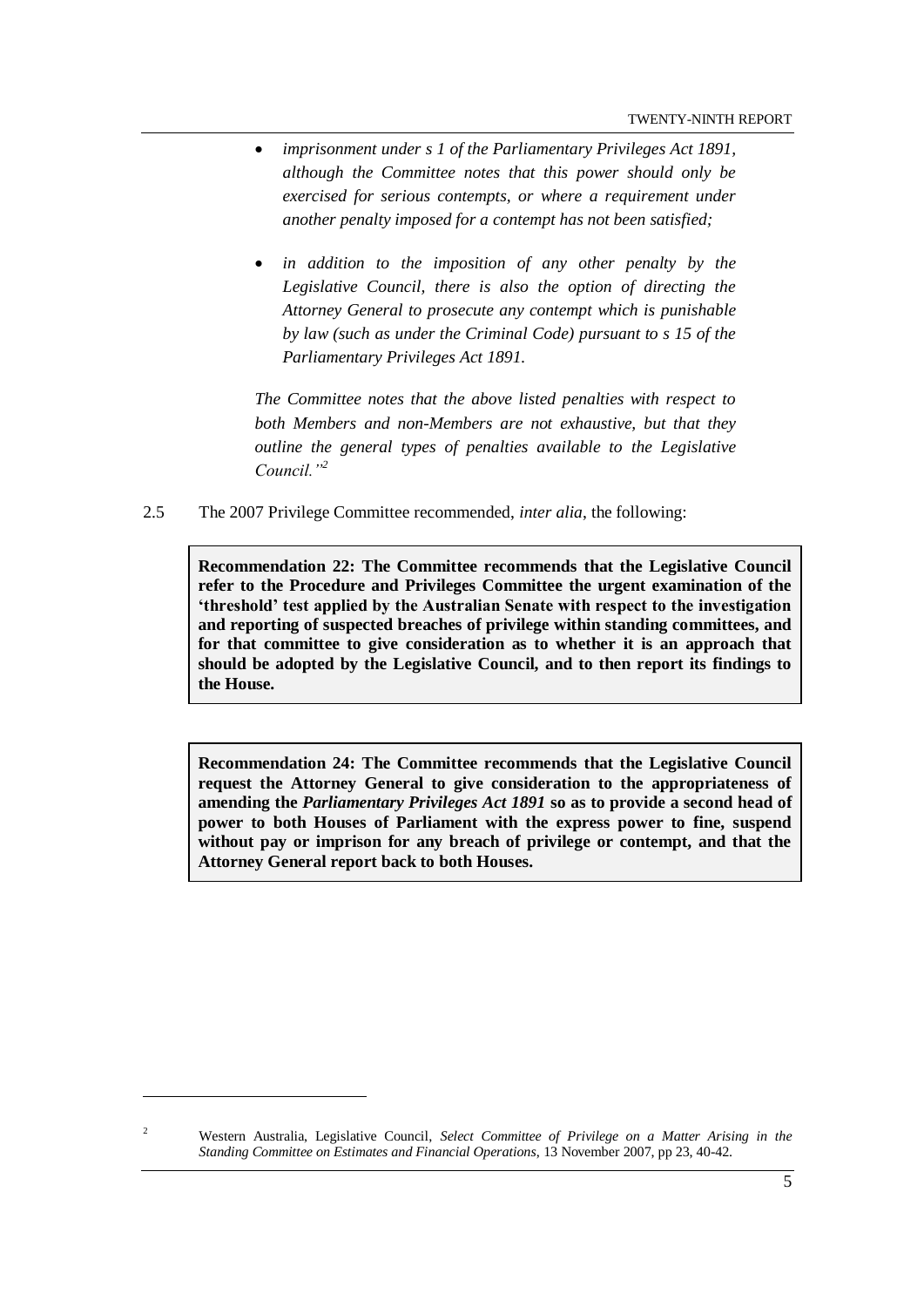**Recommendation 25: The Committee recommends that the Legislative Council refer to the Procedure and Privileges Committee the consideration of an amendment to the Standing Orders of the Legislative Council to expressly provide for the suspension of a Member without pay, and that the committee report back to the House***.*

**Recommendation 27: The Committee recommends that the Attorney General examine the provisions of the** *Criminal Code* **relating to offences against the Parliament to establish whether an amendment to the** *Criminal Code* **is necessary in order to expressly abrogate parliamentary privilege, and that the Attorney General report back to both Houses.**

- 2.6 All of the above recommendations were adopted and agreed to by the House on 4 December 2007. As at the date of the establishment of the Select Committee, however, none of the recommendations had been fully given effect to. It should be noted, however, that the Senate's "threshold test" for investigating alleged breaches of privilege and contempts referred to in Recommendation 22 has now been incorporated into the Council's Standing Orders (SO 94 and Schedule 4) following the 2010-2011 review of standing orders.
- 2.7 During the final months of the  $37<sup>th</sup>$  Parliament in 2008 and the first months of the  $38<sup>th</sup>$ Parliament leading up to the 22 May 2009 change in membership of the Council the Select Committee undertook a detailed review of the *Parliamentary Privileges Act 1891*, and in particular the penalties at the Council's disposal to deal with contempts and breaches of privilege.
- 2.8 On 7 May 2009 the Select Committee tabled its report<sup>3</sup>. The report of the Select Committee contained the following six recommendations, which were designed to effectively supersede the adopted recommendations of the 2007 Privilege Committee:

**Recommendation 1: The Committee recommends that the Western Australian Parliament adopt guidelines as to what constitutes a contempt of Parliament.**

**Recommendation 2: The Committee recommends that sections 55, 56, 57, 58 and 59 of** *The Criminal Code* **be repealed.**

<sup>3</sup> *See* Table Paper No. 719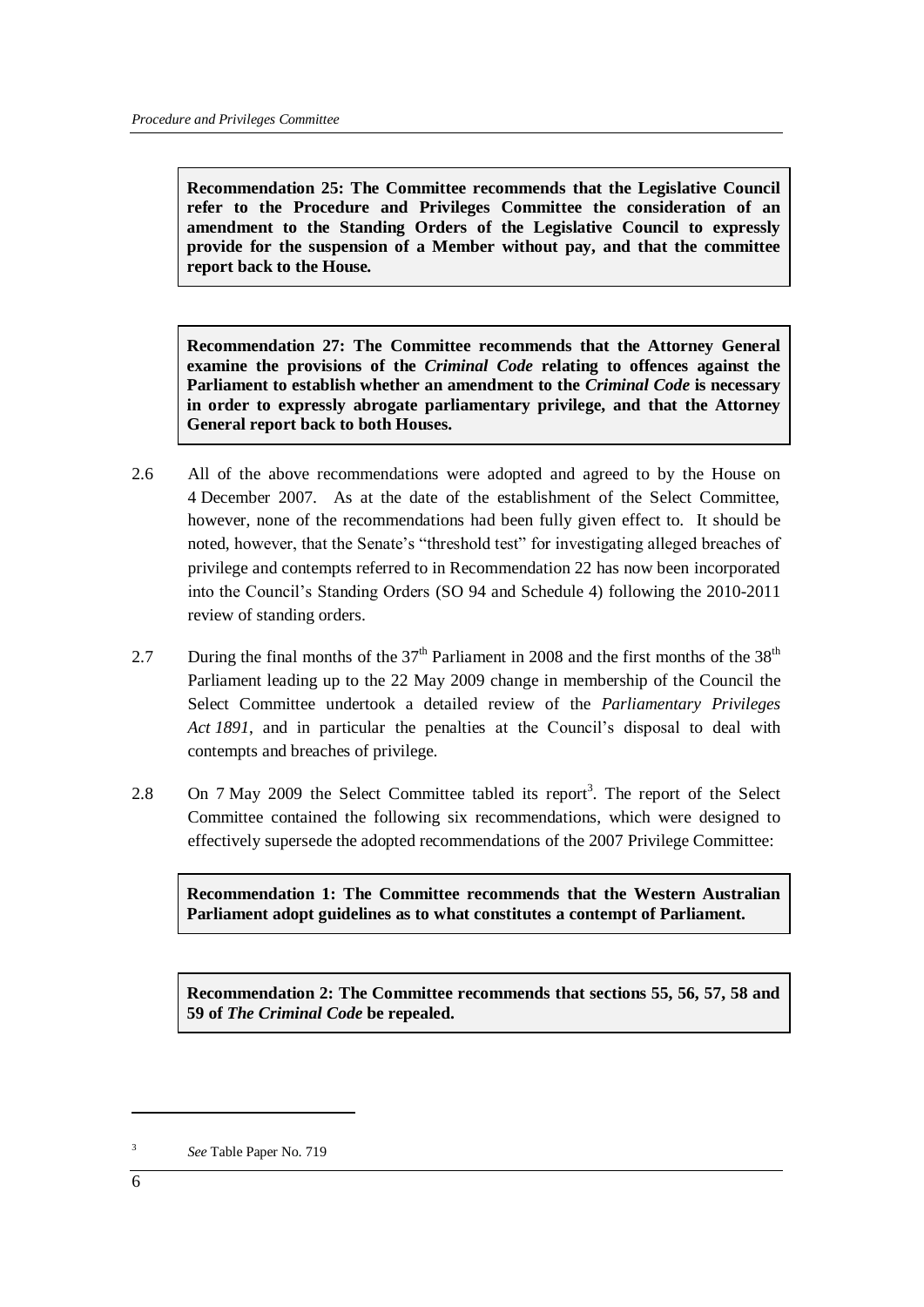**Recommendation 3: The Committee recommends that, subject to the adoption of Recommendation 4, the power of the Western Australian Parliament to imprison be abolished, save that the Parliament should retain power to detain temporarily persons misconducting themselves within either House or elsewhere within the precincts of Parliament.**

**Recommendation 4: The Committee recommends that the** *Parliamentary Privileges Act 1891* **be amended to provide that the Western Australian Parliament may impose a fine for any amount it believes appropriate in relation to any breach of privilege or contempt of Parliament.**

**Recommendation 5: The Committee recommends that, subject to the adoption of recommendation 4, the power of the Western Australian Parliament to expel a Member be abolished.**

**Recommendation 6: The Committee recommends that the parliamentary precinct of the Western Australian Parliament be clearly defined by statute.**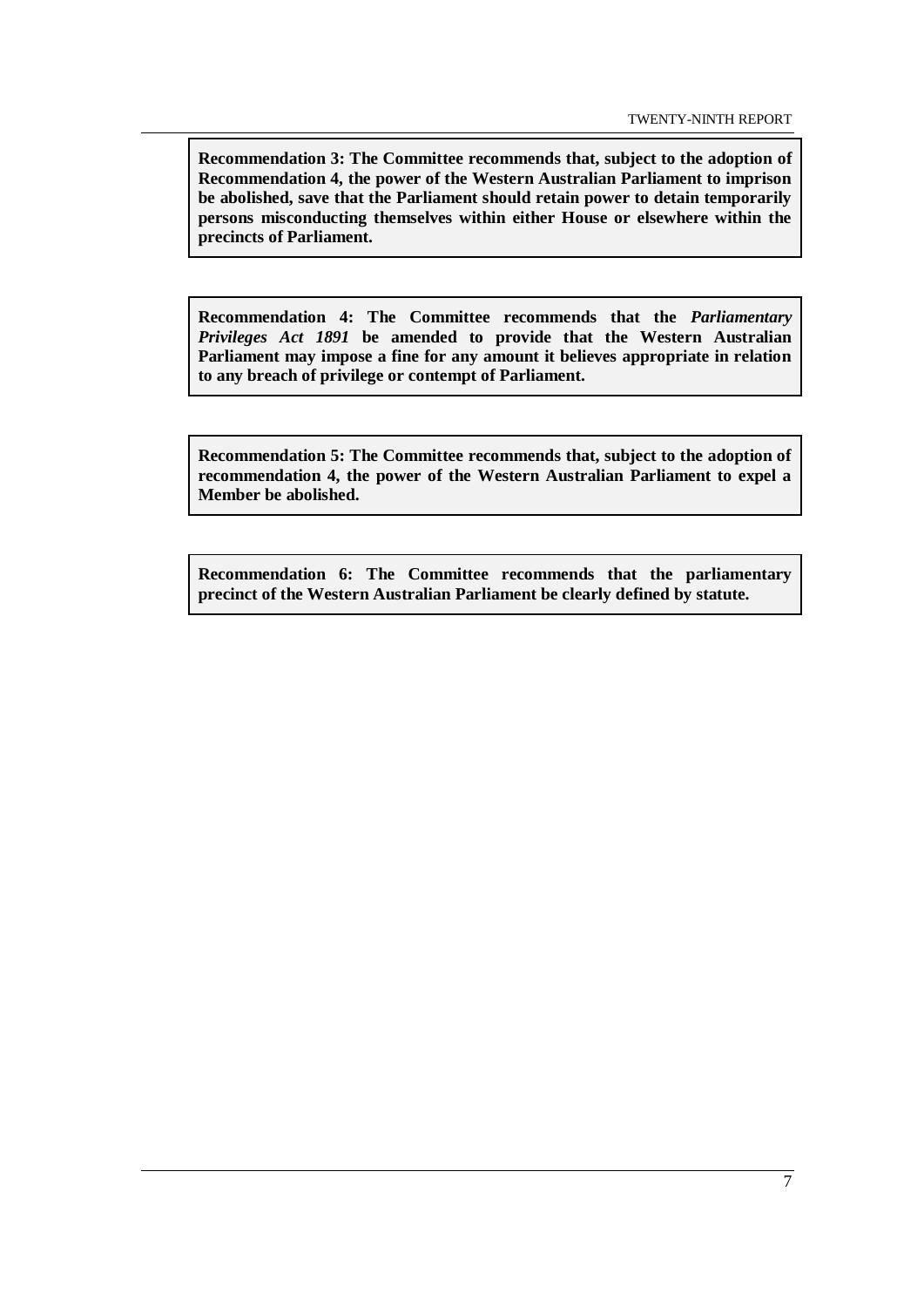#### **3 APPROACH BY THE PPC**

- 3.1 Following the change of membership of the Council at the beginning of the  $39<sup>th</sup>$ Parliament in May 2013 the Clerk submitted to the PPC for its consideration a memorandum containing a proposal to progress the Select Committee's recommendations.
- 3.2 The Clerk's memorandum proposed that the PPC itself review the recommendations of the Select Committee and consider whether it was in the Parliament's interest to amend the *Parliamentary Privileges Act 1891*.
- 3.3 The PPC resolved to review the Select Committee's recommendations and to report to the Council on the recommendations of the Select Committee.

#### **4 UNITED KINGDOM PARLIAMENT JOINT COMMITTEE ON PARLIAMENTARY PRIVILEGE REPORT (JULY 2013)**

- 4.1 The PPC noted with interest that over the past two years there has been considerable discussion in the United Kingdom over parliamentary privilege and, in particular, whether it should be extensively codified in to a single statute (using the Australian National Parliament's *Parliamentary Privileges Act 1987* (Cth) as a possible template).
- 4.2 On 3 July 2013 the United Kingdom Parliament Joint Committee on Parliamentary Privilege ("the UK Joint Committee") presented its report reviewing parliamentary privilege.<sup>4</sup>
- 4.3 The UK Joint Committee cautioned against a comprehensive codification of parliamentary privilege. With respect to the penal powers of Parliament the UK Joint Committee favoured the re-affirmation of Parliament's powers, most notably the ability of the United Kingdom House of Commons to fine persons for contempt. The UK Joint Committee stated:

*It is unfortunate that Parliament's restraint has led to doubt about the continuing existence of its powers. They are a part of United Kingdom law and have been so for centuries. …*

*The first and most important challenge is to assert the continuing existence of each House's jurisdiction over contempt. This is, fundamentally, a test of institutional confidence. We urge the two Houses to rise to this challenge. As the Clerk of the House of Commons has said, the question is not whether the Houses' penal* 

<sup>4</sup> United Kingdom, House of Lords and House of Commons, Joint Committee on Parliamentary Privilege, *Parliamentary Privilege*, Report of Session 2013-14, HL Paper 30, HC 100, 3 July 2013.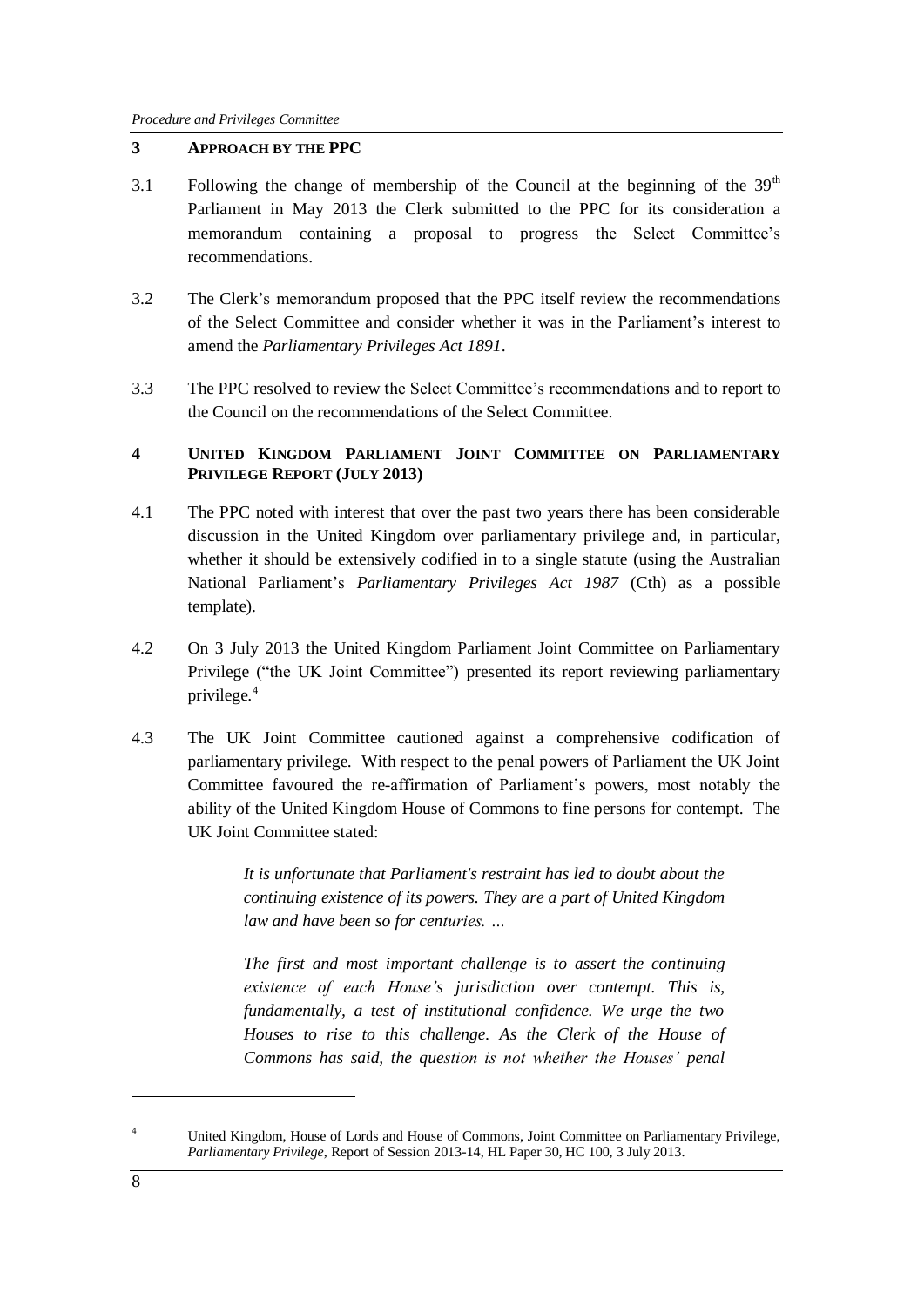*powers exist; it is whether they can be enforced. Desuetude is not a legal doctrine in England and Wales, and there is no need for statute to confirm what already exists. The power to fine (based on the power possessed by the United Kingdom House of Commons) has only recently been asserted and used in New Zealand.*<sup>5</sup>

4.4 With respect to the penal powers of the Parliament, the UK Joint Committee recommended that:

#### *Penal Powers of the Houses*

- *6. We consider that it is in the public interest to ensure that committees have the powers they need to function effectively. (Paragraph 60)*
- *7. We reject the option of doing nothing to clarify Parliament's penal powers. (Paragraph 61)*
- *8. We reject the approach of criminalising specific contempts. It would entail a radical shift of power between Parliament and the courts. It would introduce delay. It would increase uncertainty about how contempts which were not covered by criminal statute could or should be dealt with, and remove the flexibility which is the chief advantage of the current system. (Paragraph 70)*
- *9. We consider that the disadvantages of legislating to confirm Parliament's penal powers outweigh the advantages. We accordingly recommend against such legislation. (Paragraph 75)*
- *10. If the House of Commons were to adopt our proposals on how its penal jurisdiction should be exercised, we would expect the House of Lords to adopt similar procedures, adapted to the conventions prevailing in that House, in due course. (Paragraph 79)*
- *11. Where a Committee is simply seeking evidence as part of the normal inquiry process, the standards of fairness should include the opportunity for witnesses to ask for matters to be*  dealt with in private, to give a clear account of their side of

<sup>5</sup> United Kingdom, House of Lords and House of Commons, Joint Committee on Parliamentary Privilege, Parliamentary Privilege, Report of Session 2013-14, HL Paper 30, HC 100, 3 July 2013, p23.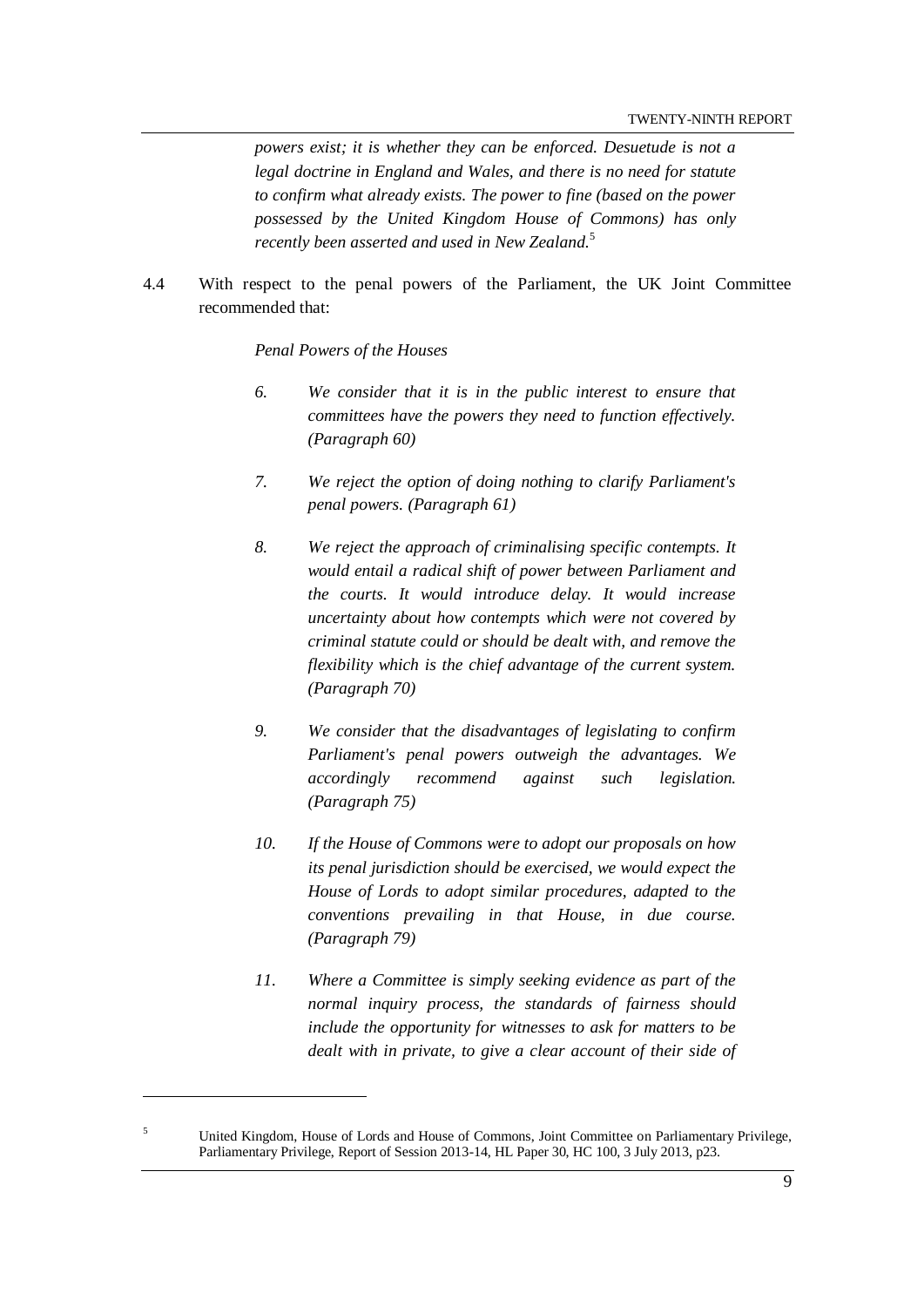*the story and to respond to any potentially damaging allegations made by other witnesses. In most cases, this is already common practice, but we recommend that such good practice should be formalised as part of Standing Orders. (Paragraph 85)* 

- *12. This Report itself begins the process of reasserting Parliament's penal powers, by clarifying our view on those powers and setting out fair procedures which can be followed if those powers need to be invoked. (Paragraph 99)*
- *13. We recommend that the two Houses should build on our work to set out clearly the powers they reserve the right to exercise, what is expected of witnesses, and the means by which they will consider allegations of contempt, including procedural safeguards to ensure that witnesses are treated fairly. (Paragraph 100)<sup>6</sup>*
- 4.5 The PPC has taken these recommendations into account when reviewing the Select Committee's recommendations.

#### **5 LEGISLATIVE ASSEMBLY PROCEDURE AND PRIVILEGES COMMITTEE REPORT NO. 8: PROCEDURAL FAIRNESS AND POWERS OF THE HOUSE (JUNE 2010)**

- 5.1 On 24 June 2010 the Legislative Assembly Procedure and Privileges Committee ("the LA PPC") presented its eighth report<sup>7</sup> reviewing the procedures of committees and the House in relation to matters of procedural fairness, and generally, the powers of the House to apply suitable penalties for various contempts.
- 5.2 Of particular interest to the PPC was the LA PPC's Recommendation 10 which considered that House's limitations to fine and punish for contempts. With respect to the penalties available to the House to punish for contempts, the LA PPC made the following recommendation:

1

United Kingdom, House of Lords and House of Commons, Joint Committee on Parliamentary Privilege, Parliamentary Privilege, Report of Session 2013-14, HL Paper 30, HC 100, 3 July 2013, pp71-72.

<sup>7</sup> Western Australia, Legislative Assembly, *Procedure and Privileges Committee Report No. 8: Procedural Fairness and Powers of the House*, 24 June 2010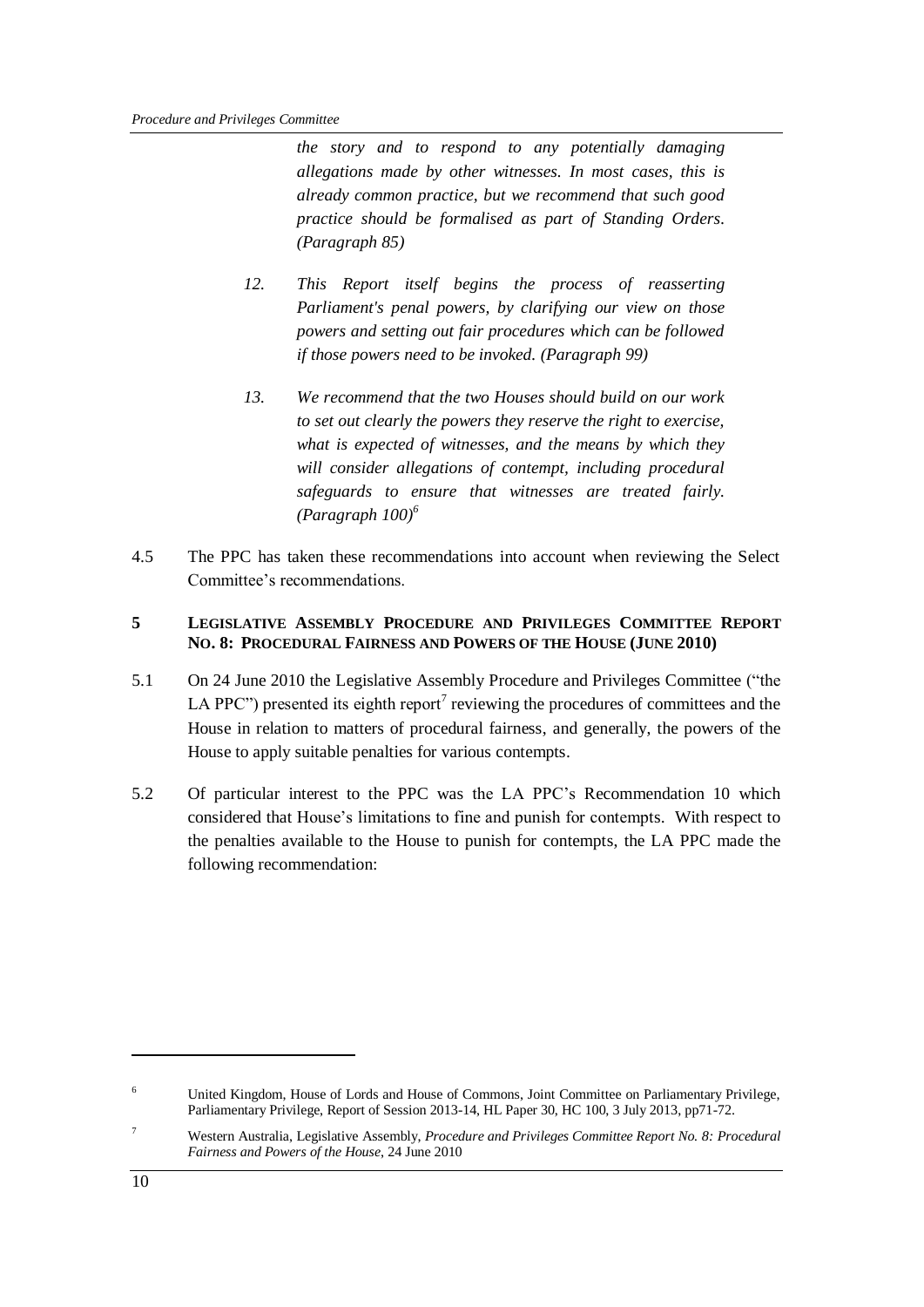**Recommendation 10: That the** *Parliamentary Privileges Act 1891* **be amended to reflect generally section 7 of the** *Parliamentary Privileges Act 1987* **(Cth), in particular to establish a better regime for the Legislative Assembly to impose a fine on natural persons and corporations for offences against the House, and to retain and define the power to imprison.**<sup>8</sup>

- 5.3 The PPC noted the recommendation with interest given that it is apparent that the Procedure and Privileges Committee of the Legislative Assembly has in recent years contemplated similar issues relating to breaches of privilege and contempts of Parliament.
- 5.4 The PPC has taken recommendation 10 of the LA PPC into account when reviewing the Select Committee's recommendations.

#### **6 THE SELECT COMMITTEE RECOMMENDATIONS**

6.1 The PPC has reviewed each of the recommendations of the Select Committee and, without repeating the full detail of the Select Committee report, makes the following observations as outlined below:

#### **Recommendation 1**

1

- 6.2 The PPC reviewed the recommendation that the Western Australian Parliament adopt guidelines as to what constitutes a contempt of Parliament.
- 6.3 Erskine May defines 'contempt of Parliament' as follows:

*Any act or omission which obstructs or impedes either House of Parliament in the performance of its functions, or which obstructs or impedes any Member or officer of such House in the discharge of his duty, or which has a tendency, directly or indirectly, to produce such results may be treated as a contempt even though there is no precedent of the offence.*<sup>9</sup>

6.4 The power to declare any particular act as constituting a contempt, and to punish that act, resides with each House of Parliament. Accordingly, each House shares the equivalent power as that enjoyed by the courts, that being the power to protect themselves from acts that, either directly or indirectly, impede them in the performance of their functions.

<sup>8</sup> Western Australia, Legislative Assembly, *Procedure and Privileges Committee Report No. 8: Procedural Fairness and Powers of the House*, 24 June 2010, pp 18-19.

<sup>9</sup> C.J. Boulton (Ed), *Erskine May's Treatise on The Law, Privileges, Proceedings and Usage of Parliament*,  $21<sup>st</sup>$  ed, 1989, p115.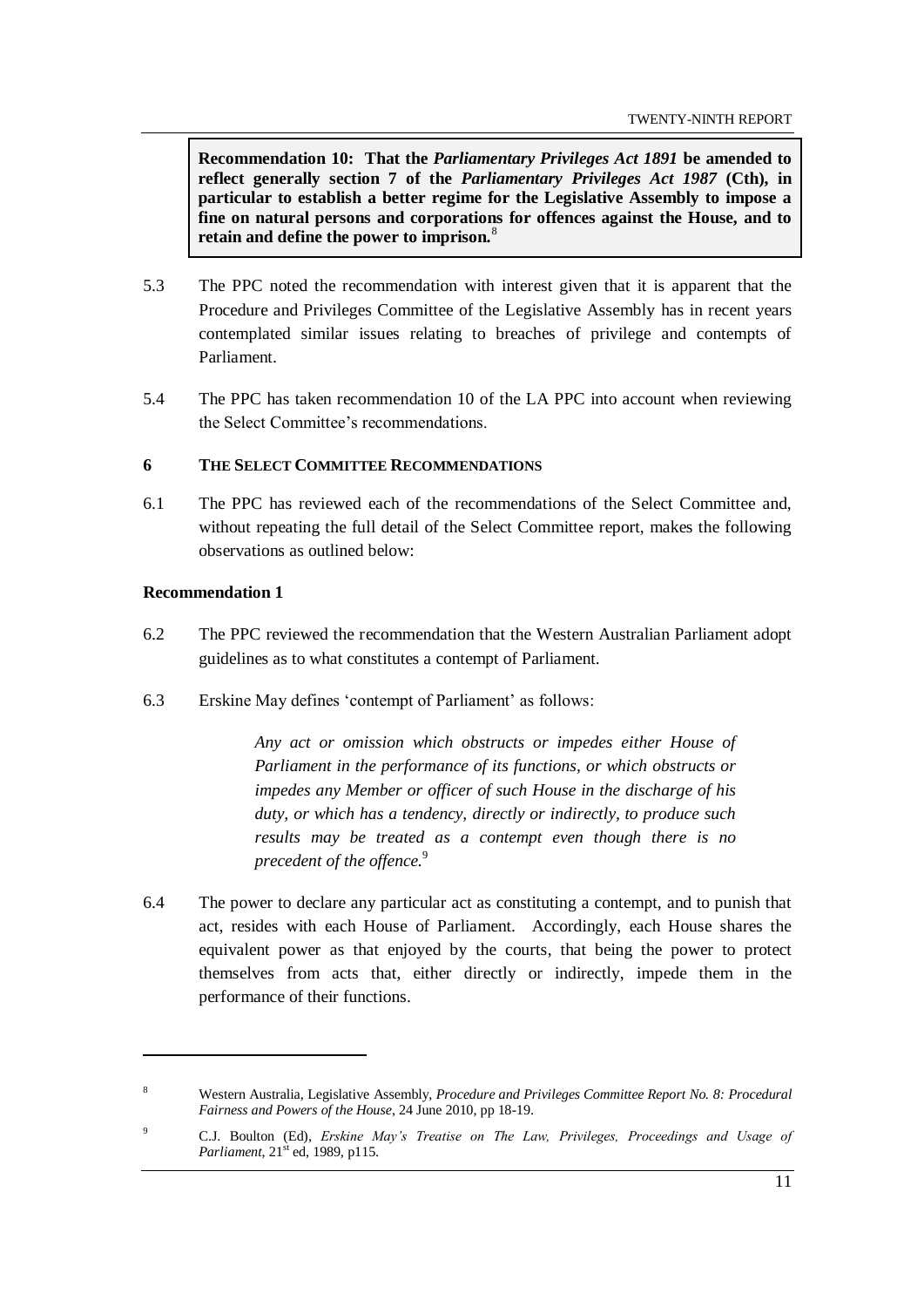- 6.5 The PPC notes that whilst this power is not disputed, in relation to the Council, the recommendation of the Select Committee has been addressed with the adoption of new Standing Order 94 and Schedule 4 in December 2011.
- 6.6 Standing Order 94 of the Council reaffirms its power to determine that any particular act constitutes a contempt. The criteria and examples for the Council to consider when making a determination are provided in Schedule 4 of the Standing Orders. Rather than being constrained by the criteria and examples set out in Schedule 4, the PPC notes that SO 94(3) provides that these examples do not derogate from the power of the Council to determine that any particular act constitutes a contempt.
- 6.7 In effect, SO 94 has reasserted the Council's powers to deal with and adjudge matters of contempt. The recommendation of the Select Committee has, on the whole, been adopted by the Council by incorporating it into its Standing Orders.
- 6.8 Whilst the PPC agrees with the recommendation and is satisfied that the Council has adequately adopted the principles therein, the PPC notes that the recommendation was framed in terms that express the adoption of guidelines for the whole of the Parliament. In this regard, the PPC notes that the Legislative Assembly is yet to adopt relevant guidelines or a similar Standing Order, but further notes that this is a matter for the other House.

**Finding 1: The Committee agrees with Recommendation 1 and notes that the Council has adopted Standing Order 94 and Schedule 4 to the Standing Orders which sufficiently address the terms of the recommendation.**

#### **Recommendation 2**

- 6.9 The Select Committee recommended that sections 55, 56, 57, 58 and 59 of the *Criminal Code* be repealed.
- 6.10 Sections 55 to 59 of the *Criminal Code* ("the Code") establish statutory offences in relation to certain contempts of Parliament:
	- Section 55. Interfering with the legislature;
	- Section 56. Disturbing Parliament;
	- Section 57. False evidence before Parliament;
	- Section 58. Threatening witness before Parliament; and
	- Section 59. Witness not attending or giving evidence before Parliament.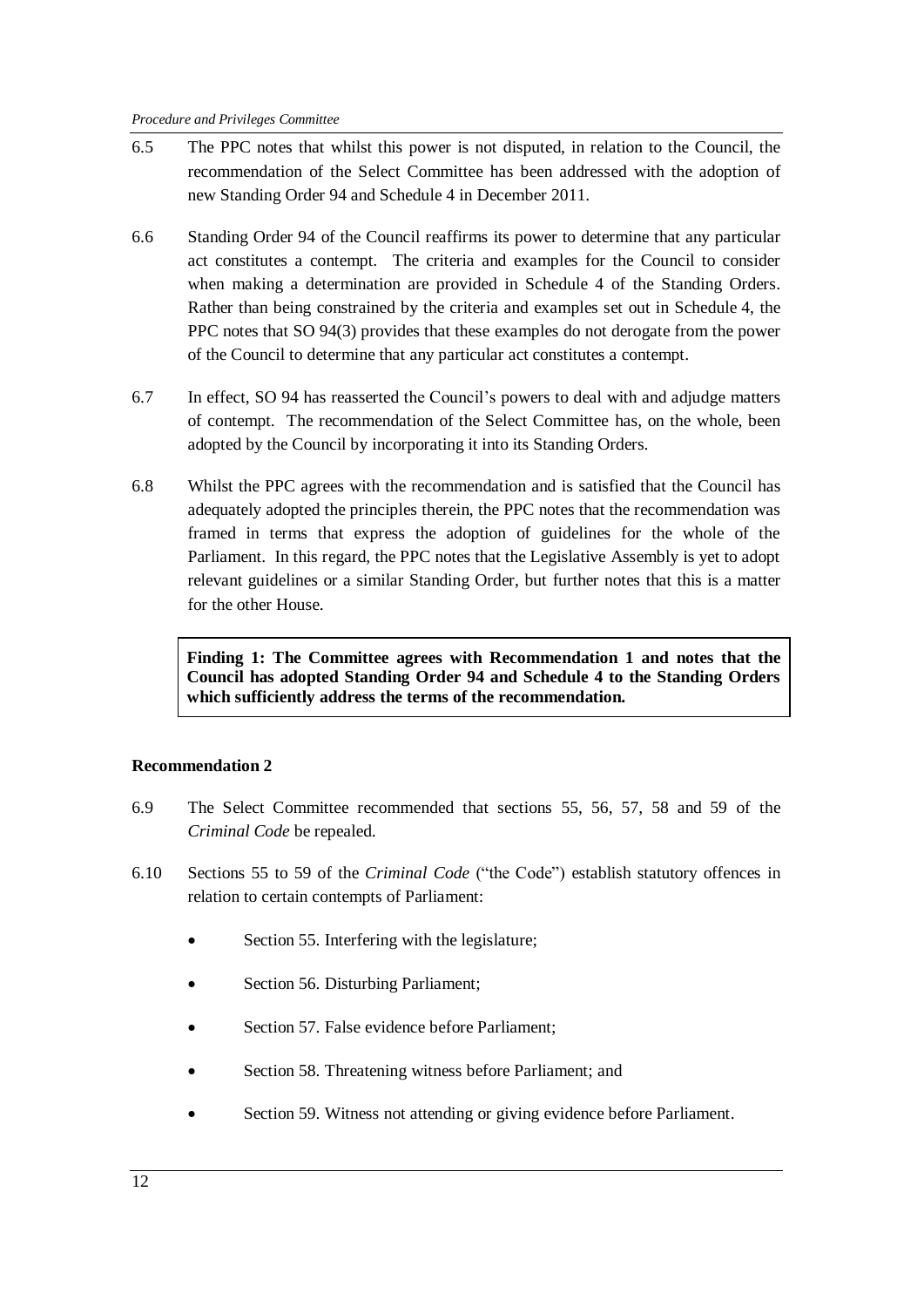- 6.11 The inclusion of these statutory offences against Parliament in the Code created an overlap of the Parliament's exclusive jurisdiction with that of the courts', resulting in a 'concurrent jurisdiction' with respect to these specific contempts/offences.
- 6.12 The doctrine of the separation of powers provides that the Parliament is sovereign over its own business to the extent that the exercise of its powers and functions should be confined to the Parliament and should not encroach, for example, on the function of the courts.
- 6.13 The Select Committee noted that the inclusion of the contempt provisions in ss 55 to 59 of the Code raises difficulties when determining the extent to which the approval or consent of the Parliament is required to release House or committee transcripts or evidence for the successful prosecution of these offences in the courts. It was also noted that any prosecution of the Code provisions may be constrained where the court's use of House or committee documentation may be interpreted as breaching Article 9 of the *Bill of Rights* (UK). Finally, the issue of double jeopardy arises where two separate bodies have power to impose penalties based on the same set of facts.
- 6.14 The Select Committee adopted the view that, given all of these practical considerations and a general lack of clarity over the impact on legal proceedings of parliamentary privilege, it was more appropriate that the House take over sole jurisdiction to punish these contempts.
- 6.15 The PPC, however, does not agree with this recommendation.
- 6.16 The PPC, whilst recognising the views and issues raised by the Select Committee, considers that the Code offences provide a significant deterrent against the commission of these specific contempts.
- 6.17 These contempts are also the most serious contempts against the Parliament and, as such, the Council should retain an ability to refer such matters to the courts so that the offences may be adjudged within an environment having the highest standards of fairness and with all the expected legal and evidential safeguards and the strongest penalty provisions. This is a particularly important point given that another recommendation of the Select Committee is that the House remove its power to imprison.
- 6.18 The PPC believes that the courts should retain the ability to adjudge and imprison persons who commit the most serious contempts against the Parliament. The Council still retains its jurisdiction to deal with those contempts that fall towards the comparatively minor end of the spectrum of these specific offences, particularly in those cases where the prosecuting authorities would see no public interest in mounting a prosecution in the courts. The issue of double jeopardy is unlikely to arise often in practice, as the Council would in most circumstances be expected to await the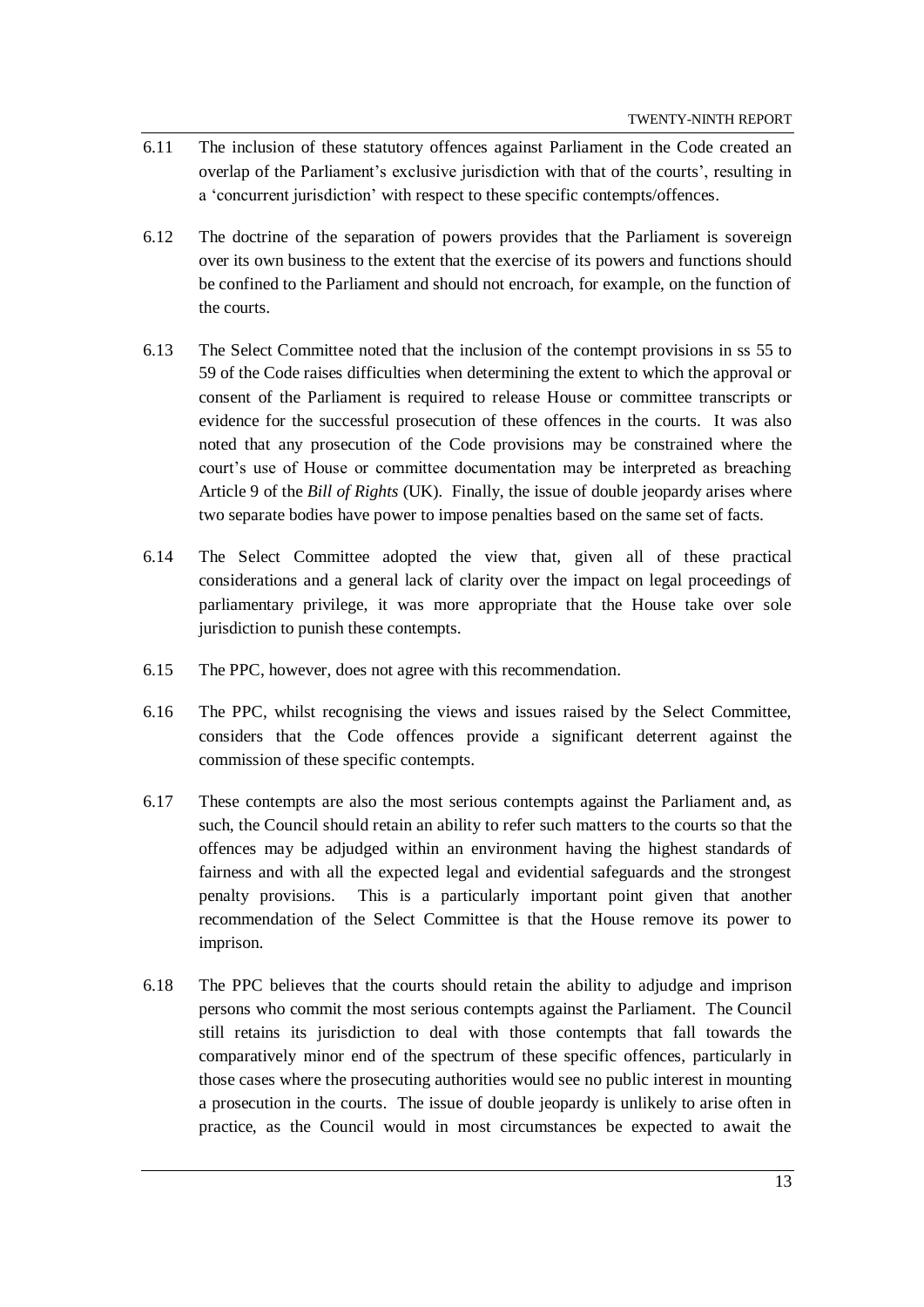outcome of any anticipated court action before taking the rare action of considering imposing any significant additional penalty of its own.

6.19 As to the purported lack of clarity surrounding the use of privileged documentation in criminal proceedings, the PPC is satisfied that the inclusion of the statutory offences in the *Criminal Code* is a sufficient indication of the Parliament's intent to waive parliamentary privilege for the limited purpose of permitting the use of House and committee transcripts and evidence, which would otherwise be inadmissible, to prosecute those *Criminal Code* offences relating expressly to proceedings in Parliament. This view is consistent with the approach of the courts to a claimed abrogation or modification of a common law privilege or immunity which is:

> *"… that the legislature does not intend to abrogate a common law right or privilege unless a contrary intention is clearly expressed or implied in statute."<sup>10</sup>*

- 6.20 To the extent that there may be some lingering doubt on this issue, the PPC would favour a clarifying amendment to these *Criminal Code* provisions rather than the repeal of these offences.
- 6.21 The PPC is therefore of the view that any repeal of the offence provisions in ss 55 to 59 of the *Criminal Code* is unnecessary and undesirable at this time. The Committee considers that the offences are properly included within the *Criminal Code* and should not be repealed.

**Finding 2: The Committee does not support the repeal of sections 55, 56, 57, 58 and 59 of the** *Criminal Code* **at this time.**

### **Recommendation 3**

- 6.22 The Select Committee recommended that the power of the Western Australian Parliament to imprison be abolished, save that the Parliament should retain power to detain temporarily persons misconducting themselves within either House or elsewhere within the precincts of Parliament.
- 6.23 Whilst the PPC agrees generally with the recommendation to remove the House's ability to itself imprison persons for any length of time for serious contempts, the PPC has some serious reservations as to how the Parliament's ability to "temporarily detain" persons would continue to operate in practice in the absence of a general power of imprisonment.

<sup>&</sup>lt;sup>10</sup> *Corporate Affairs Commission (NSW) v Yuill* (1991) 172 CLR 319 per Brennan J at para 3.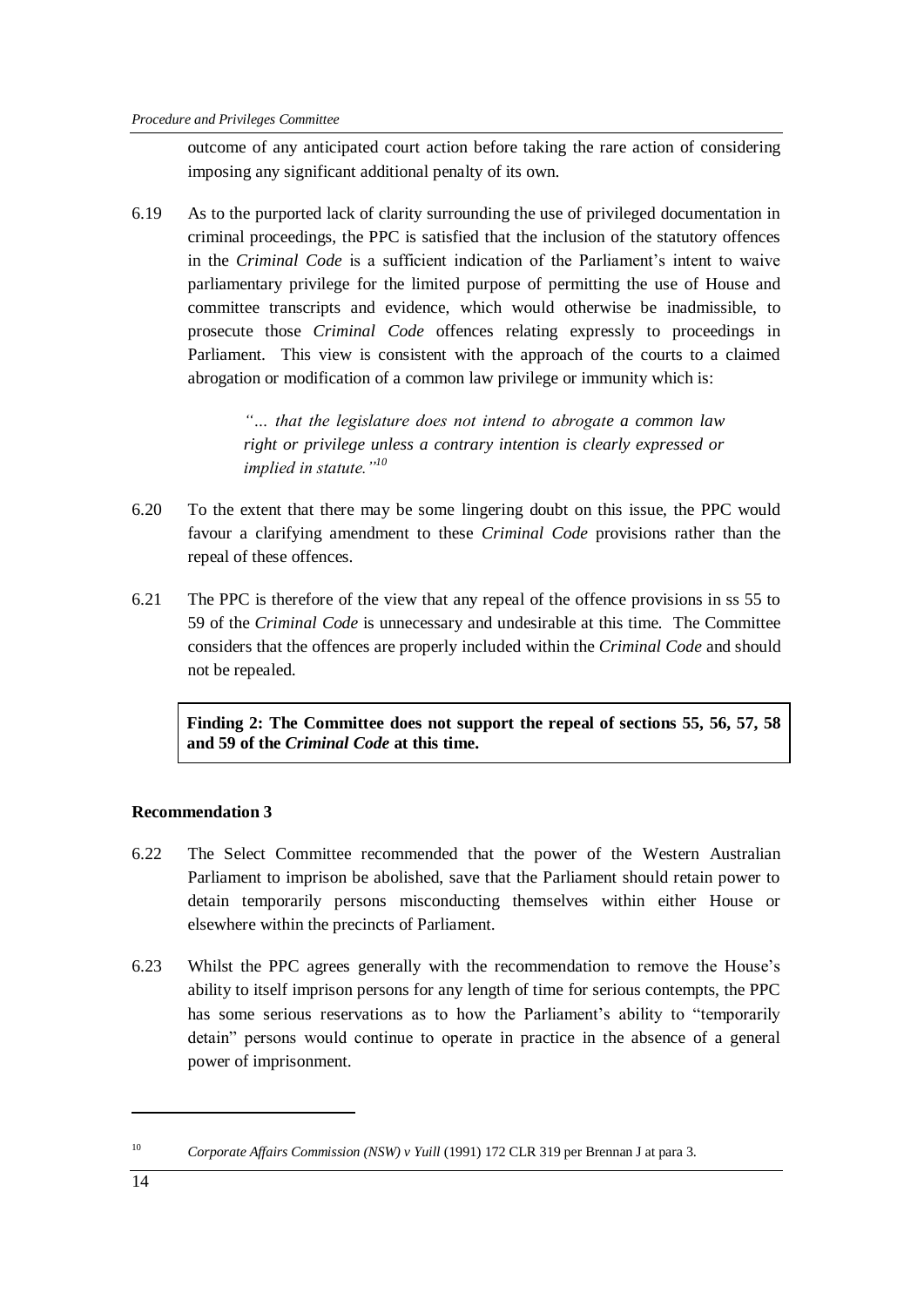- 6.24 The PPC notes that the temporary detention of persons misconducting themselves within either the House or elsewhere within the precincts of Parliament effectively amounts to imprisonment. In practice, a person 'temporarily detained' by the Parliament would be escorted to a Police lock-up or gaol until the matter is dealt with. To abolish the general power of the Parliament to imprison, yet retain a power to 'temporarily detain' a person may create a possible ambiguity in the law.
- 6.25 Whilst acknowledging that the Parliament of Western Australia has only applied this penalty twice in its history, the PPC also considers that the power to imprison a person for contempt or a breach of privilege is the ultimate sanction available to the Parliament and notes that it continues to be a powerful deterrent to this behaviour.
- 6.26 The PPC therefore sees no compelling reason to abolish the Council's power to imprison at this stage.

**Finding 3: The Committee agrees that the Council should retain power to detain temporarily persons misconducting themselves within either House or elsewhere within the precincts of Parliament.**

**Finding 4: The Committee does not support the abolition of the Council's power to imprison.**

#### **Recommendation 4**

- 6.27 The PPC reviewed and agreed with the recommendation that the *Parliamentary Privileges Act 1891* be amended to provide that each of the Houses of the Western Australian Parliament may impose a fine for any amount either House considers appropriate in relation to any breach of privilege or contempt of Parliament.
- 6.28 The PPC notes that this recommendation accords, in part, with recommendation 10 of the LA PPC which has likewise recommended that the *Parliamentary Privileges Act 1891* be amended to clarify the range of and limits on penalties that the Legislative Assembly may impose for offences against the House.
- 6.29 Section 8 of the *Parliamentary Privileges Act 1891* provides the Council with an express power to fine in limited circumstances.
- 6.30 There is a strong argument, however, supported by recent re-affirmations in the United Kingdom and New Zealand that the United Kingdom House of Commons still retains its ancient ability to fine for contempt, that a broad power to fine has passed on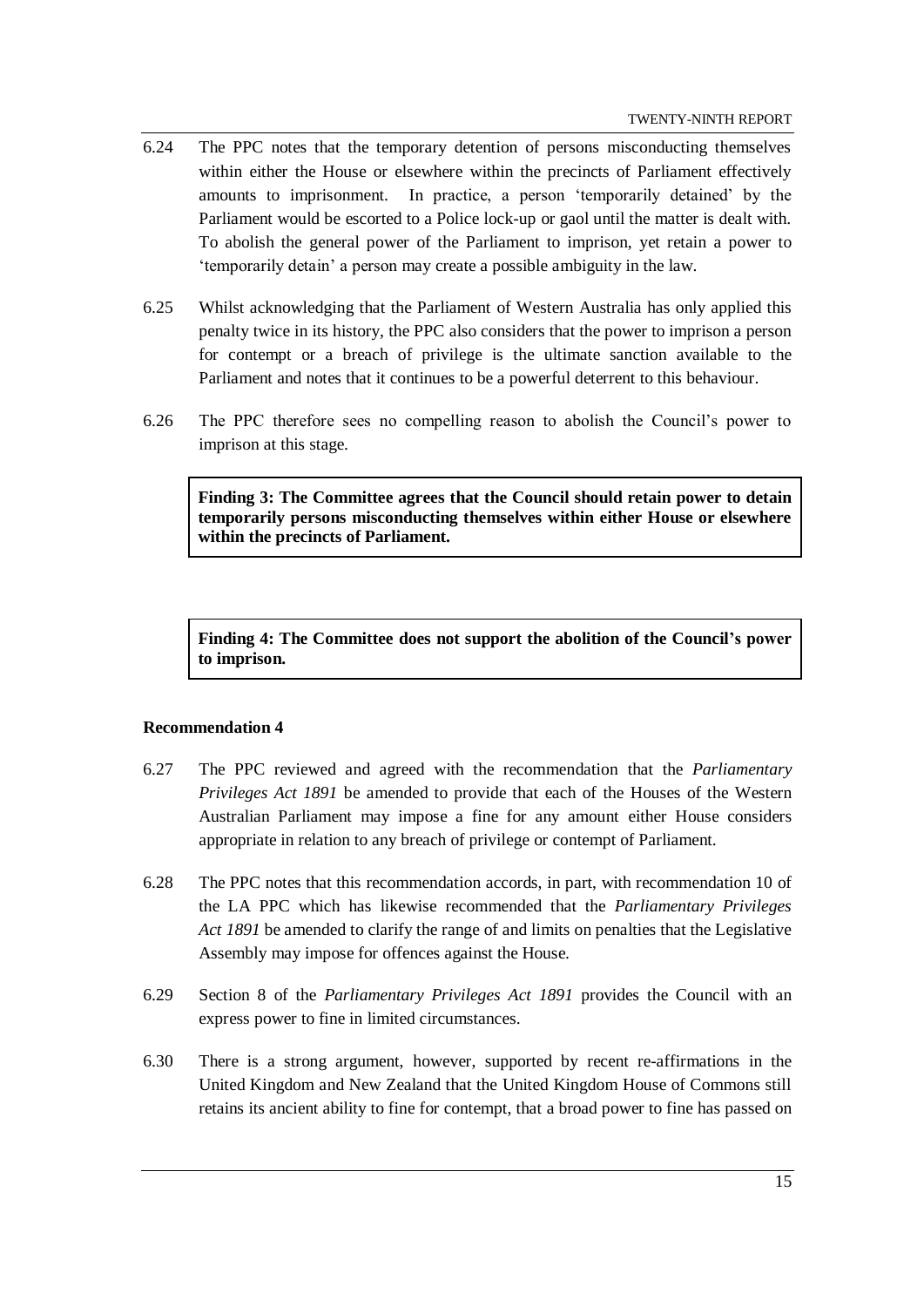to the Council by virtue of section 1 of the *Parliamentary Privileges Act 1891*. Nevertheless, the PPC does see the merit in clarifying this issue expressly in statute.

- 6.31 Whilst considering the recent reports out of the United Kingdom and New Zealand, the PPC was similarly mindful of the recommendation of the LA PPC.
- 6.32 The Council adopted new Standing Order 95 in 2011 which provides that the Council may impose a penalty of 'such amount as the Council orders', and a power to 'temporarily detain' or imprison a person 'as ordered by the Council'. The PPC considers that the Council arrangement provides greater flexibility to the Houses than an amendment that reflects generally the provisions of section 7 of the *Parliamentary Privileges Act 1987* (Cth), which has the additional effect of further limiting maximum terms of 'temporary detainment' or financial penalties.
- 6.33 Accordingly, the PPC agrees with the recommendation of the Select Committee.

**Finding 5: The Committee agrees that the** *Parliamentary Privileges Act 1891* **should be amended to provide that each of the Houses of the Parliament of Western Australia may impose a fine for any amount either House considers to be appropriate in relation to any breach of privilege or contempt of Parliament.**

#### **Recommendation 5**

- 6.34 The PPC reviewed the recommendation that the power of each of the Houses of the Western Australian Parliament to expel its Members should be abolished.
- 6.35 The PPC notes that each House of Parliament has the power to regulate its own business, including the method and manner of punishment of its membership. The PPC, however, considers that the power of a House to punish a Member through expulsion impinges on the democratic right of the electors to put into Parliament a representative of their own choosing.
- 6.36 It is noted that when a Member of the Council is expelled there is no by-election at which the expelled candidate can simply run again for office and thereby leave the ultimate decision to the electors. Instead, the electoral legislation in Western Australia determines an expelled candidate's replacement in a vacant Council seat by way of a mathematical formula using the votes cast at the previous election and which excludes the expelled Member from the calculations.
- 6.37 The PPC therefore agrees with the view of the Select Committee that it is for the electors themselves to determine who should be a Member of Parliament, rather than a vote of the relevant House.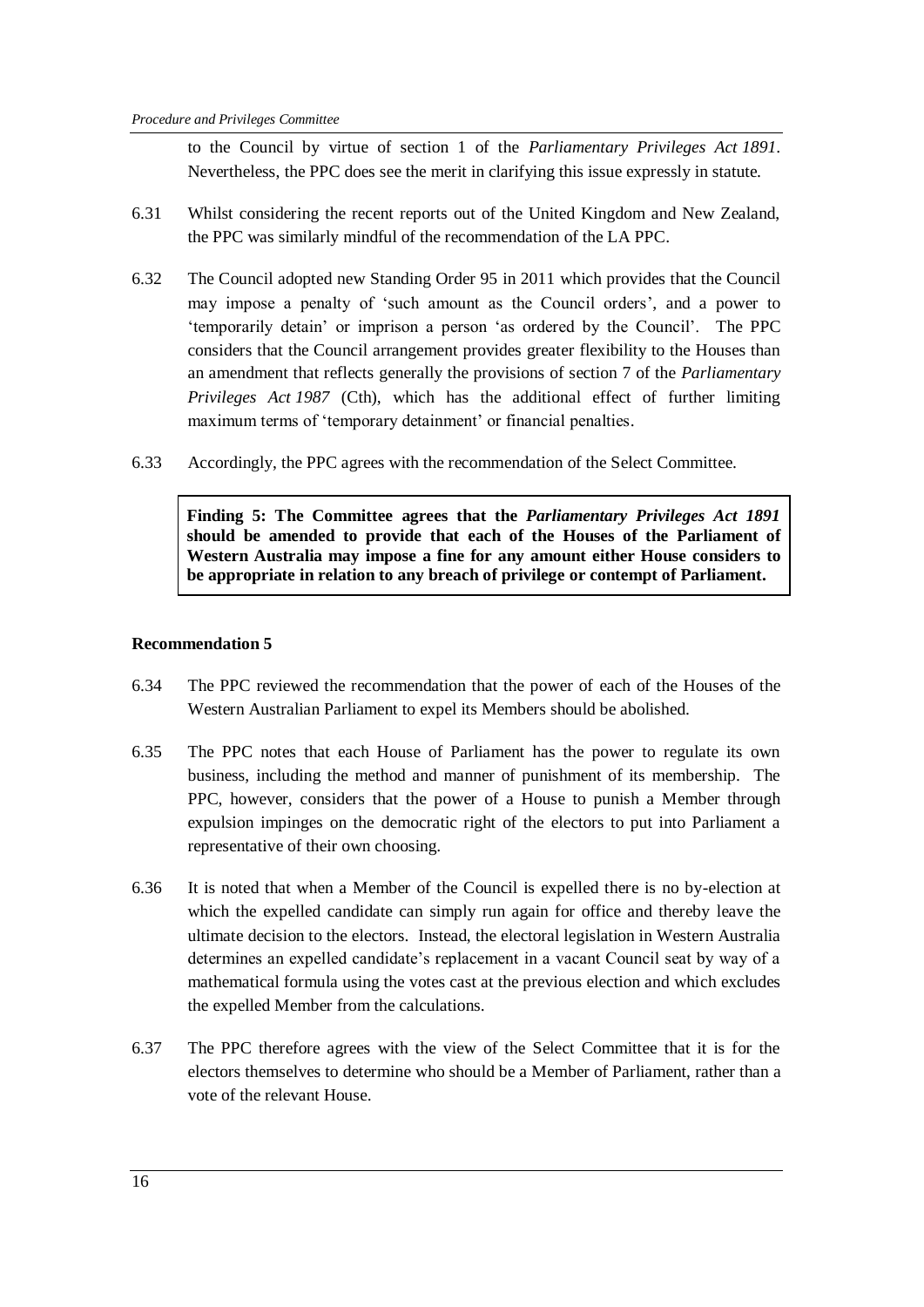6.38 As the power to expel a Member is a common law right inherited by the Houses from the United Kingdom House of Commons, the PPC notes that this power will need to be either expressly excluded from the grant of powers in section 1 of the *Parliamentary Privileges Act 1891* or excluded by an amendment to the constitutional and/or electoral legislation.

**Finding 6: The Committee agrees that the power of each of the Houses of the Parliament of Western Australia to expel its Members should be abolished.**

#### **Recommendation 6**

- 6.39 The PPC reviewed and agreed with the recommendation that the parliamentary precinct of the Parliament of Western Australia should be clearly defined by statute.
- 6.40 The Committee notes that there currently exists some ambiguity surrounding what actually comprises the current parliamentary precinct, and whether the precinct is contained within the 'natural' area bounded by the surrounding roads. The Committee is of the view that a statute that clearly defines the parliamentary precinct and affords minor or temporary changes to the boundaries is beneficial to the Parliament.
- 6.41 Accordingly, the PPC agrees with and endorses the recommendation of the Select Committee that the parliamentary precinct of the Western Australian Parliament be clearly defined by statute.

**Finding 7: The Committee agrees that the parliamentary precinct of the Parliament of Western Australia should be clearly defined by statute.**

#### **7 FURTHER ACTIONS?**

- 7.1 The PPC notes that one of its functions is to keep under review the law and custom of Parliament, the rules of procedure of the Council and its Committees, and recommend to the Council such alterations in that law, custom, or rules that, in its opinion, will assist or improve the proper and orderly transaction of the business of the Council or its Committees.
- 7.2 The PPC is mindful that, depending on the assessment of the House, further action in relation to a number of the Select Committee recommendations requires action by the Legislative Assembly, the Government, the Opposition or a private Member to introduce new guidelines and/or an amendment Bill into the Parliament in order for the full scope of those recommendations to be fully realised.